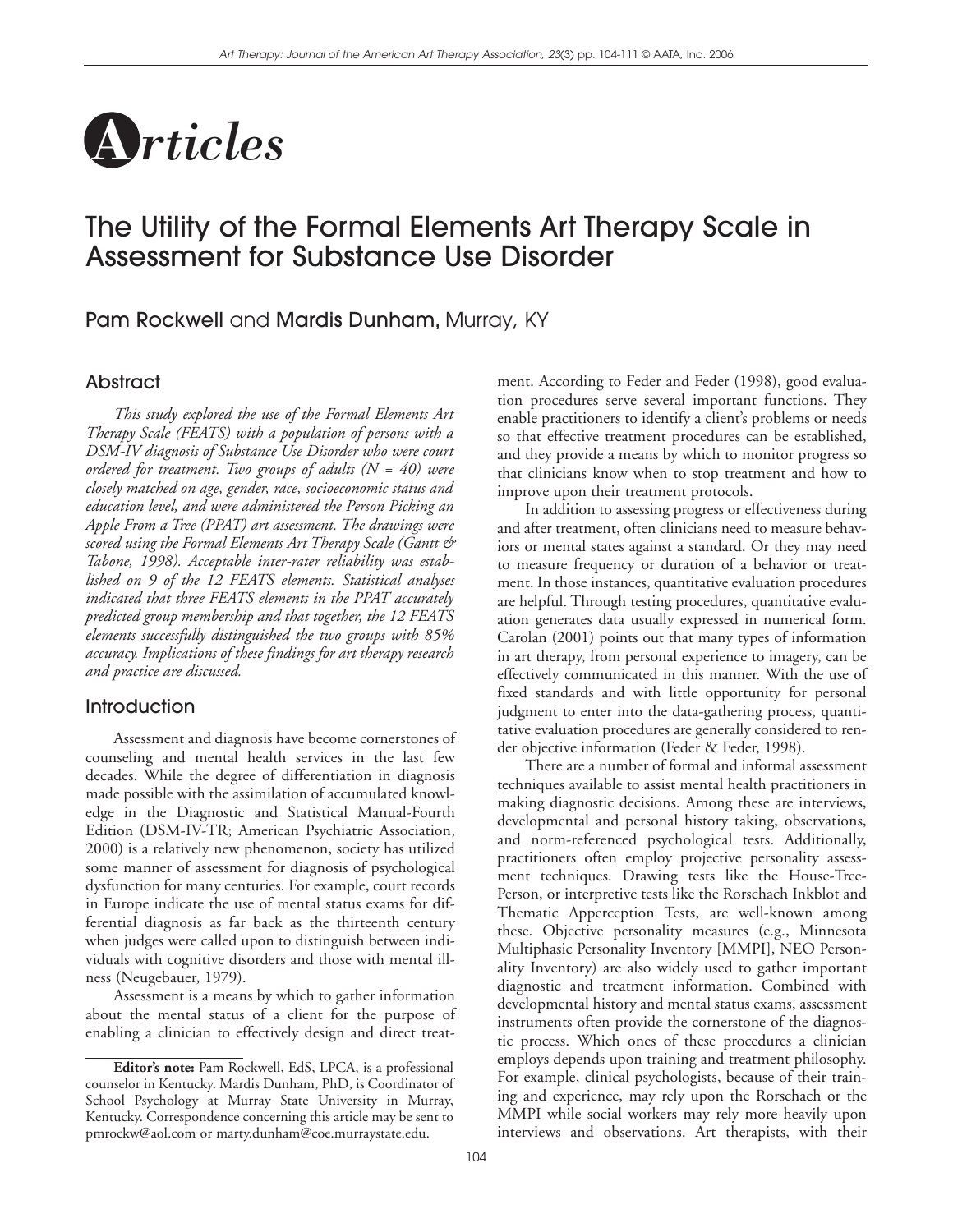training and expertise in the use of art media, often integrate drawing, painting and sculpture into their data gathering and treatment processes.

Historically, the use of drawing techniques and their interpretation has been impressionistic, largely psychoanalytically symbolic, and intuitive, and generally lacking in empirical validation (Feder & Feder, 1998; Gantt, 1992). Recognizing these limitations within the field of art assessment, Ulman and Levy (1968) as early as the 1960s were insisting that relating elements within paintings or drawings to psychopathological diagnoses was an assumption open to serious debate unless it could be empirically proven that even the crudest diagnosis—patient or normal could be made with consistent precision on the basis of the artwork. Gantt (1998) similarly pointed out that while art therapists like to make claims about such things as how changes in art are related to changes in psychological state, or how certain features are indicative of neuroses or mental adjustment, those assertions can no longer be made without solid, scientific proof of their validity if arts therapists wish to maintain their reputability among other counseling professionals. That kind of proof cannot be established without empirical research techniques that render quantifiable data to support the claims.

One promising attempt to establish empirical support for drawing techniques comes from Gantt and Tabone (1998) who have utilized a standardized drawing instrument, the Draw a Person Picking an Apple From a Tree (PPAT), in conjunction with the Formal Elements Art Therapy Scales (FEATS) rating system. The instrument was developed to address the issues of validity, reliability and standardization within the field of art therapy assessment.

Rosal (1998) defined the FEATS as a measurement system that enables researchers to quantify global variables in two-dimensional works of art. The authors describe the instrument as a single-picture assessment (PPAT) and a method for rating that picture (FEATS; Gantt & Tabone, 1998). The instrument is used to quantify the formal art elements (line, shape, color, space, etc.) within the drawing.

Validity and reliability studies (Gantt & Tabone, 1998; Gantt, 2001; Munley, 2002) have demonstrated the FEATS to be a reliable instrument that measures variables (formal art elements) which the authors have equated with psychiatric symptoms from the DSM-IV-TR (APA, 2000). Using an objective rating scale, the FEATS enables the systematic study of how people draw (form), eliminating the confounds to quantitative analysis that the literature has demonstrated to be inherent in attempts at studying what they draw (content).

Gantt's research (Williams, Agell, Gantt, & Goodman, 1996; Gantt & Tabone, 1998) using the PPAT in conjunction with the FEATS rendered statistical data supporting her hypothesis that there are indicators within the quality of the lines, the size of the renderings, the presence or absence of colors, and so forth, that could be correlated with symptoms of mental illness. The pictures alone, in the absence of contact with or interpretation by the artists, provided enough information to enable judges

to accurately assign them to not only patient or nonpatient categories, but to one of five DSM diagnostic categories: major depression, schizophrenia, bipolar disorder (mania), organic mental disorder, cognitive disability and non-patient.

Apart from the studies conducted by the FEATS author (see Gantt, 2001), a review of literature produced no other studies with adults. Additional validity and replication studies are needed to verify the original findings specifying the statistical properties and utility of the FEATS. A further review of the literature produced one study utilizing the PPAT with the FEATS with children. Munley (2002) determined the association between PPATs drawn by boys diagnosed with Attention-Deficit/Hyperactivity Disorder (ADHD) and those of controls (age-matched boys with no known behavioral problem or learning disability). Analyzing FEATS variables individually using logistic regression analysis, Munley demonstrated the overall reliability of each FEATS element to accurately place subjects into the ADHD group. Reliability ranged from 48.63% to 88.25% on 15 scales overall ( $p = < .05$ ). Predictive reliability did not fall below 70% on over half of the scales. Munley's study supports two hypotheses: PPATs as measured by the FEATS (1) reliably demonstrate differences on several scales between children with and without ADHD and (2) drawings by children with ADHD exhibit predictable similarities among themselves on several scales.

Research thus far conducted with the FEATS suggests that Gantt and Tabone have designed a valid, reliable instrument for gleaning diagnostic information from art. In her pilot study, Gantt (1990) determined that the patterns of symptoms that distinguish four major categories of psychiatric illness (major depression, mania, schizophrenia and organic mental disorder) have graphic equivalents which can be reliably measured through this standardized art assessment instrument. There have been no published or peer reviewed studies demonstrating the use of the FEATS with a substance abuse population. However, one other study was found that employed a drawing technique to study the personality characteristics of persons with substance use disorders. Francis, Kaiser, and Deaver (2003), using the Bird's Nest Drawing (BND; Kaiser, 1996), found that persons with substance use disorders differed from controls in the use of color. Specifically, those with substance use disorders used less color, in particular the color green. The authors, studying graphic representations of attachment security in the drawings, interpreted this finding as perhaps related to such symptoms as a lack of energy, a lack of motivation or engagement with the task, or as depressive symptoms.

The purpose of the present research was threefold: (1) to explore the inter-rater reliability of the FEATS; (2) to evaluate the utility of the FEATS in a mental health setting by determining if it could successfully distinguish between a group of individuals with substance use disorders and those without; and (3) to provide additional normative data for the instrument with an adult population to assist future researchers.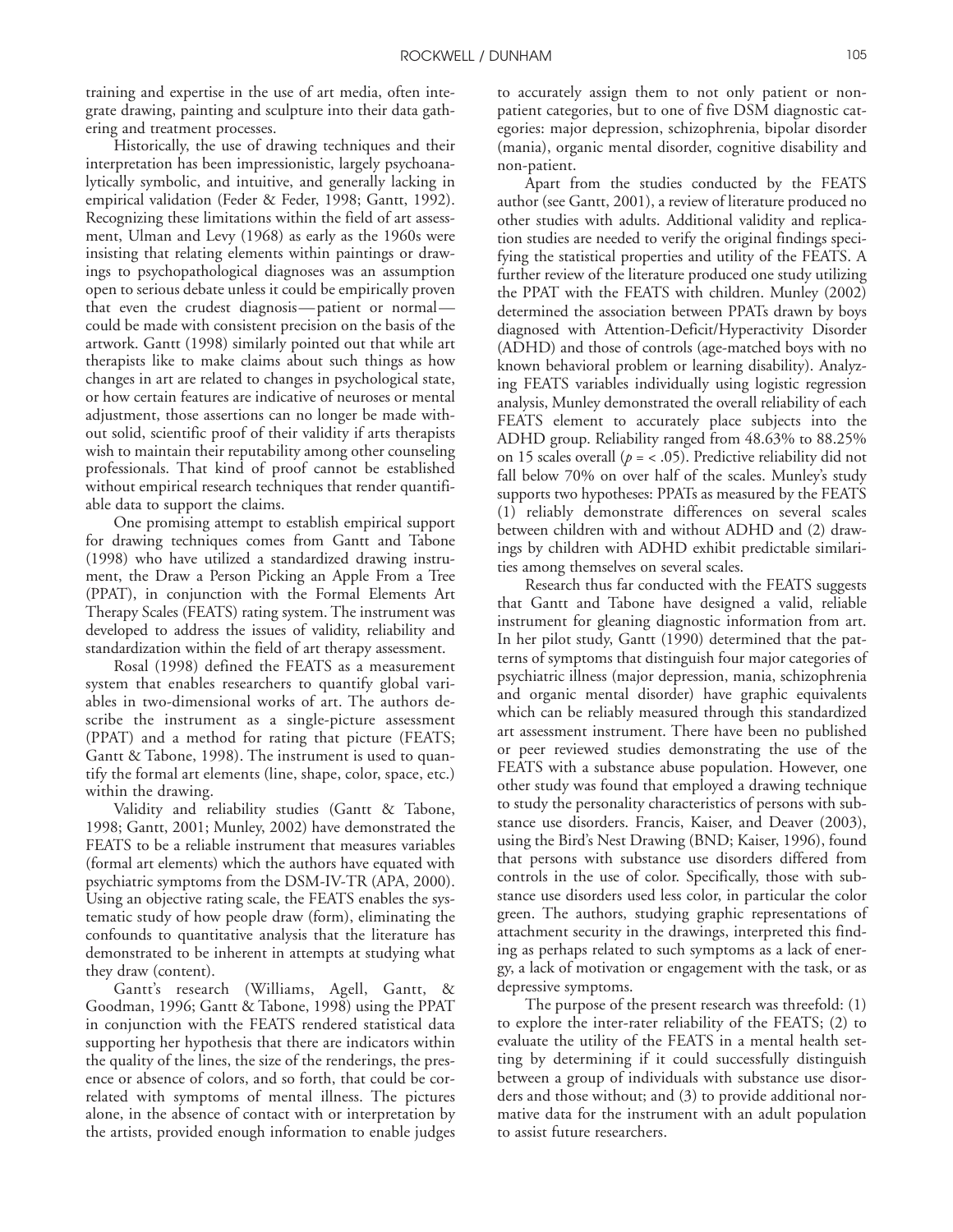# Method

#### **Participants**

Participants in this study included 40 adults (*mean age* = 33 years) from several counties in western Kentucky. Excluding the local state university, the ethnic make-up of the population is predominately Caucasian. Participants in the experimental group  $(n = 20)$  were comprised of 7 Caucasian females, 9 Caucasian males and 4 African American males. The mean age for the experimental group was 31.5 (*standard deviation* = 9.75). The control group (*n* = 20) was comprised of 10 Caucasian females, 1 African American female, 1 Asian female, 6 Caucasian males and 2 African American males. The mean age for the control group was 34.6 (*standard deviation* = 13.5).

The experimental and control groups were matched as closely as possible on socioeconomic and demographic variables. Specifically, both groups included participants from each of the following categories: factory workers, construction workers, restaurant employees, state employees, homemakers, farmers and business professionals. Both groups included participants with high school diplomas and both included participants with some college. The experimental group included three participants who had not completed high school while the control group included two participants without high school diplomas.

The twenty participants in the experimental group were individuals who were either on probation or parole for substance related charges. They had all been courtordered to receive substance abuse counseling as a condition of their probation or parole. They were participating in individual counseling at a state-licensed substance abuse counseling center.

#### Instrument

The instrument used in this research was the Draw a Person Picking an Apple From a Tree (PPAT) art assessment as measured by the Formal Elements Art Therapy Scales (FEATS) (Gantt & Tabone, 1998). The PPAT is a controlled content drawing task that is rated on the FEATS. The FEATS consists of fourteen Likert Scales. Each scale assigns a numerical value between one and five to each of fourteen formal art elements observable in drawings. The purpose of the FEATS is to measure variability within formal art elements in PPAT drawings in order to determine quantifiable comparisons between groups, or to establish within-group similarities.

Research on the FEATS, though limited, indicates good inter-rater reliability on 12 of the 14 scales. Interrater reliability among those 12 scales ranges from .70 to .95 as computed using an intra-class correlation (Gantt & Tabone, 1998). Scales thirteen and fourteen of the FEATS measure Perseveration and Rotation, both of which are features associated with the drawings of either very young children or very old individuals. Since participants in the study belonged to neither of those age groups, those two scales were omitted from the study. Unlike previous studies, an aggregate score was computed for the current study by obtaining an average score of the 12 elements.

#### Procedure

For the experimental group, twenty drawings were collected as part of the intake process from twenty clients entering substance abuse counseling at a state-licensed, private counseling facility. For research purposes, the drawings were archived at the time of the study; there were no names or identifying information associated with any of the drawings. For the control group, twenty drawings were collected from twenty individuals from the community chosen by the researcher in such a way as to match the two groups as closely as possible with regard to demographic variables.

Participants in both groups were administered the PPAT in accordance with the instructions described in the testing protocol (Gantt & Tabone, 1998). Each participant was given one 12" x 18" sheet of white drawing paper that was handed to them in such a way as not to suggest either a vertical or horizontal orientation by the administrator. Each participant was given twelve felt tipped markers, one each of the following colors: red, orange, blue, turquoise, green, dark green, hot pink, magenta, purple, brown, yellow, and black. Each participant was given the instructions: "Draw a person picking an apple from a tree." The instruction could be repeated if necessary; however, no further instruction or clarification could be given. No time limit was set on the drawing task.

#### Raters and Rating Procedure

First, the forty drawings were coded and mixed so that group identity could not be ascertained during the rating process. The drawings were then rated by the researcher on 12 FEATS scales using the scoring guidelines in the FEATS manual (Gantt & Tabone, 1998). To avoid skewed results from rater fatigue, the forty drawings were divided into three equal groups and rated one group per session over three sessions that occurred within two consecutive days.

Next, to establish inter-rater reliability, an independent rater was recruited to rate twenty randomly selected drawings—10 from the experimental group and 10 from the control group. The drawings were randomly mixed so that the rater was unaware as to which group a drawing belonged during the rating process. The independent rater was an individual with a masters degree in painting who was given instruction by the researcher on how to rate the drawings in accordance with the FEATS rating manual.

#### Analyses

Once gathered, several statistical analyses were applied to the data. First, inter-rater reliability was established by correlating the ratings from the two raters. Second, significant differences between the two groups on the twelve elements and the aggregate score were evaluated using a Mann-Whitney U test. The Mann-Whitney is a nonparametric test that evaluates the hypothesis that two independent groups are from the same population. This test is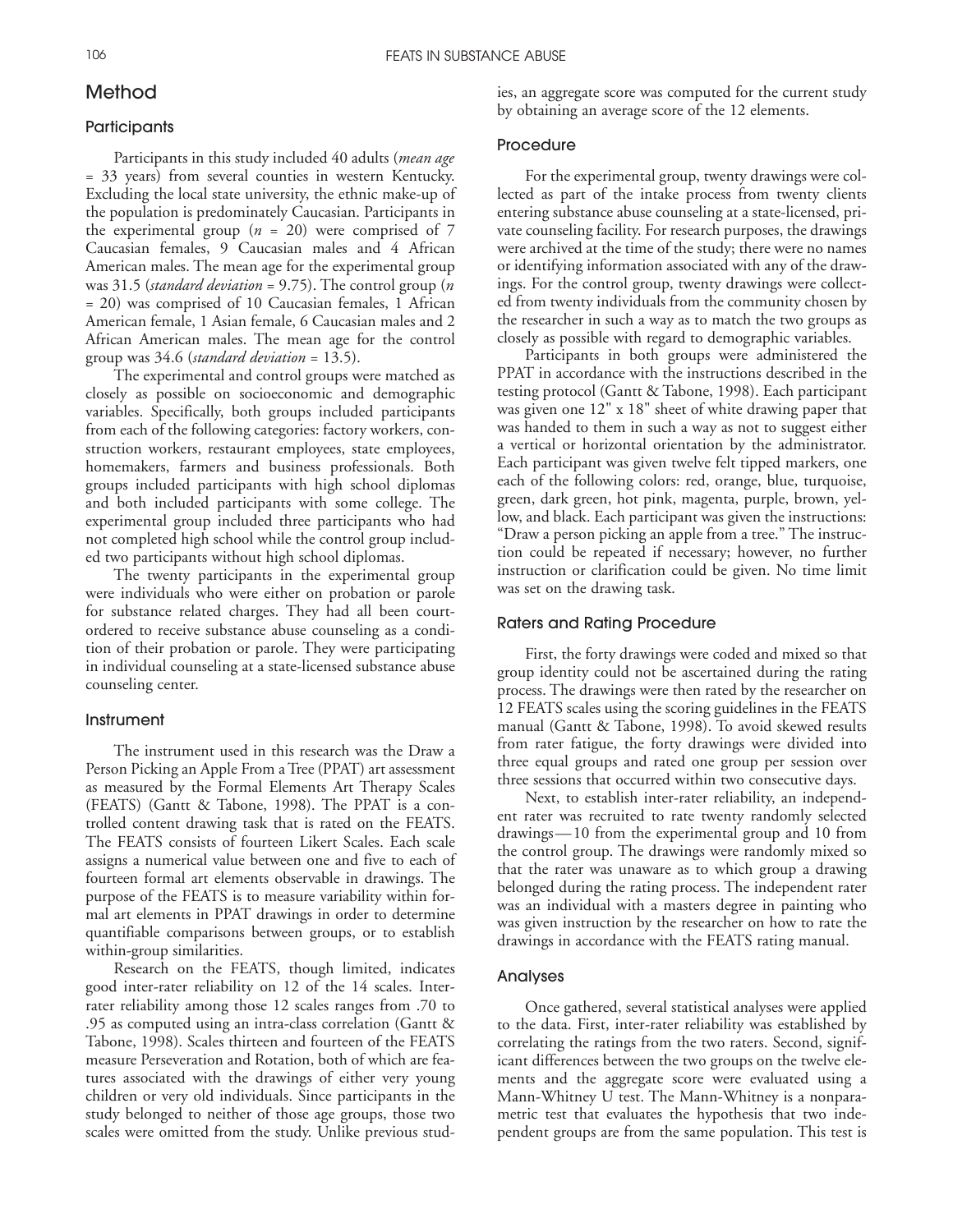appropriate when distributions of scores are not uniform or when the two variances are not homogeneous (Glass & Hopkins, 1996). Third, to further assess the differences between the two groups on the aggregate score, an analysis of variance (ANOVA) was computed, followed by a logistic regression to discern which FEATS elements could most reliably predict group membership.

#### **Results**

Results of the inter-rater reliability study are presented in Table 1 and were consistent with other FEATS research (Williams, Agell, Gantt & Goodman, 1996; Munley, 2002) in that the Pearson correlations revealed a very high degree of consistency between the two raters. Specifically, nine of the twelve scales, as well as the aggregate score, were statistically significant, indicating that the FEATS Rating Manual (Gantt & Tabone, 1998) enables different raters to reliably score the formal art elements present in PPAT drawings.

Of the three FEATS scales that were not statistically significant, two (Integration and Line Quality) were positively correlated while the third scale (Problem Solving) revealed a very small negative correlation. In comparing the criteria set forth in the FEATS rating manual for scoring PPATs on the Problem Solving scale with the scores assigned the drawings by the two raters, it appeared that the negative correlation resulted from differing interpretations of the scoring criteria in the rating manual. In order to maintain consistency with the other studies employing the FEATS, all 12 scales were included in subsequent analyses.

The scores from the two groups on the FEATS as well as the results of the Mann-Whitney U Test are provided in Table 2. Consistent with previous research (Williams, Agell, Gantt & Goodman, 1996; Munley, 2002) an alpha level of .05 was set to determine the existence of statistically significant differences.

Table 1 Pearson Product Moment Coefficients of Inter-Rater Reliability

|                                           | Pearson     |
|-------------------------------------------|-------------|
| <b>FEATS Scale</b>                        | Coefficient |
| Prominence of Color                       | $.901**$    |
| Color Fit                                 | $.804**$    |
| <b>Implied Energy</b>                     | $.834**$    |
| Space                                     | $.817**$    |
| Integration                               | .251        |
| Logic                                     | $.444*$     |
| Realism                                   | $.818***$   |
| Problem Solving                           | $-.057$     |
| Developmental Level                       | $.504*$     |
| Details of Objects and Environment        | $.788**$    |
| Line Quality                              | .416        |
| Person                                    | $.937**$    |
| Aggregate                                 | $.886**$    |
| <b>Note:</b> ** $p = <.01$ ; * $p = <.05$ |             |

The Mann-Whitney test results indicate that the group means for the control group were significantly higher than for the experimental group on the aggregate score and on three scales—Developmental Level, Realism, and Person. Essentially, these three scales contributed to the significant difference on the aggregate score. The probability that the Mann-Whitney U test results could have occurred by chance alone were less than three out of one hundred; so small as to indicate that group means were derived from qualities that are observable within the art variables.

The experimental group produced drawings that indicated a Developmental Level comparable to that of latency-

|                                                                                 |      |           |      | <b>Experimental Group</b> |               | <b>Control Group</b> |  |  |
|---------------------------------------------------------------------------------|------|-----------|------|---------------------------|---------------|----------------------|--|--|
| <b>FEATS Element</b>                                                            | Mean | <b>SD</b> | Mean | <b>SD</b>                 | <b>U</b> Test | p                    |  |  |
| Color Prominence                                                                | 2.56 | .99       | 2.96 | .74                       | 1.228         | .219                 |  |  |
| Color Fit                                                                       | 4.25 | 1.21      | 4.79 | .57                       | 1.80          | .073                 |  |  |
| Implied Energy                                                                  | 3.00 | .85       | 3.31 | .59                       | 1.02          | .306                 |  |  |
| Space                                                                           | 3.44 | .89       | 3.66 | .93                       | 1.04          | .299                 |  |  |
| Integration                                                                     | 3.86 | .60       | 4.16 | .56                       | 1.90          | .058                 |  |  |
| Logic                                                                           | 4.90 | .26       | 4.90 | .31                       | .38           | .706                 |  |  |
| Realism                                                                         | 3.25 | .75       | 3.74 | .55                       | 2.21          | $.027*$              |  |  |
| Problem Solving                                                                 | 3.91 | 1.18      | 4.45 | .89                       | 1.74          | .082                 |  |  |
| Dev. Level                                                                      | 3.51 | .65       | 4.09 | .43                       | 2.59          | $.010**$             |  |  |
| Object/Envir. Detail                                                            | 2.89 | 1.01      | 3.44 | .91                       | 1.71          | .088                 |  |  |
| Line Quality                                                                    | 3.86 | .43       | 3.99 | .29                       | .91           | .365                 |  |  |
| Person                                                                          | 4.18 | .69       | 4.70 | .31                       | 3.16          | $.002**$             |  |  |
| Aggregate                                                                       | 3.62 | .55       | 3.99 | .34                       | 2.29          | $.022*$              |  |  |
| Note: ** denotes .01 level of significance; * denotes .05 level of significance |      |           |      |                           |               |                      |  |  |

Table 2 Experimental and Control Group Comparisons on the FEATS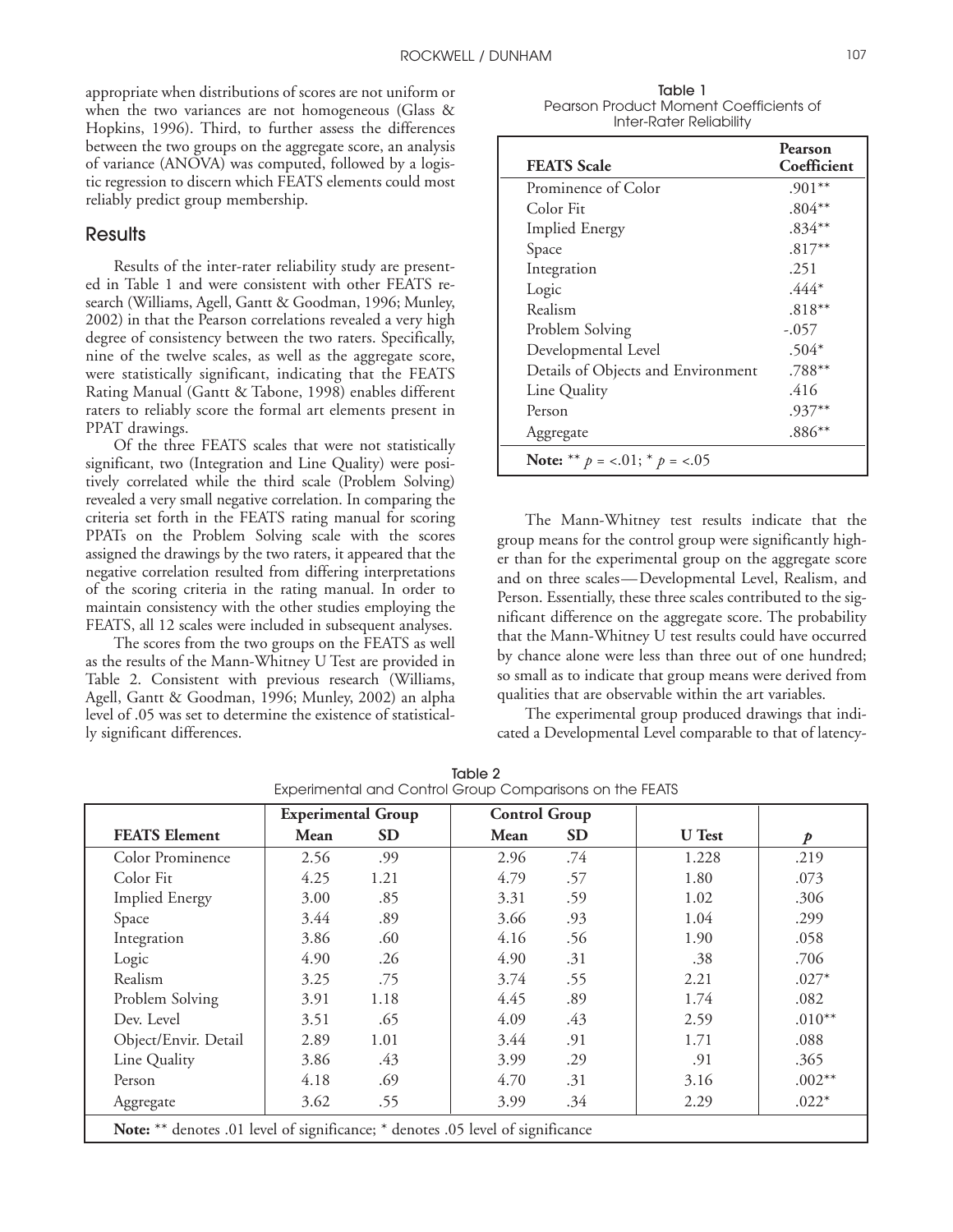| <b>Source</b>                          | Sum of Squares |    | <b>Mean Square</b> |       |      |
|----------------------------------------|----------------|----|--------------------|-------|------|
| <b>Between Groups</b><br>Within Groups | 1.38<br>7.247  | 38 | 1.38<br>.207       | 6.666 | .014 |
| Total                                  | 9.247          | 39 | .207               |       |      |
| $N = 40$                               |                |    |                    |       |      |

Table 3 Analysis of Variance Using Aggregate Scores by Group

age children (Lowenfeld, 1957, cited in Gantt & Tabone, 1998), while the control group's drawings were comparable to those done by adolescents. The complexity of the drawings, as rated on the Realism scale, indicated that drawings produced by the experimental group were more simply rendered with fewer of the art elements (i.e., texture, shading and details within objects) that create the illusion of threedimensionality in two-dimensional art work. Finally, the Person in the experimental group's drawings tended to be drawn as a stick figure, often lacking details such as hands, feet, fingers, or the articulated body parts (waist, neck, knees, elbows) that typify drawings that rate higher on the scale, such as those produced by the control group.

To further investigate group differences and the validity of the initial findings, an analysis of variance (ANOVA) was applied to the aggregate score (Table 3), followed by a logistic regression analysis, an approach used by Munley (2002). The significance of applying logistic regression analysis was in ascertaining, for purposes of practical application in mental health settings, the fewest number of FEATS elements that, together, could accurately predict group membership. The logistic regression analysis detailed which FEATS elements could classify the groups and at what level of accuracy.

Not surprisingly, the ANOVA was significant (*F*  $(1.39) = 6.67$ ,  $p = .014$ ), and the logistic regression indicated that together the twelve FEATS elements were able to correctly categorize, on average, 85% of the group members—80% for the experimental group and 90% for the control group  $(X^2 (12, N = 40) = 28.534, p = .005)$ . Individually, three of the twelve FEATS elements were statistically correlated ( $p = < .05$ ) with the model in predicting group membership. Individually, group membership could be predicted from scores on the Realism scale in 67.5% of instances, and on the Developmental Level scale in 62.5% of instances. In 77.5% of instances the Person scale, alone, could predict group membership. When combined, these three scales were able to successfully predict 72.5% of the cases.

The remaining nine elements did not explain any additional variance (individually) and were therefore not included in the equation. The logistic regression analysis data in Table 4 detail the individual predictive value for the twelve FEATS elements.

## **Discussion**

Current art therapy literature indicates that sound empirical research is needed in the development of valid and reliable instruments for assessment and diagnosis (Feder & Feder, 1998; Gantt, 1998; Rosal, 1998; Ulman & Levy, 1968). This study employed empirical research methodologies and applied several statistical measures to data obtained from two groups, one (experimental) with a DSM-IV diagnosis of Substance Use Disorder and one (control) with no diagnosis. The PPAT assessment was used to collect drawings which were then numerically scored using the FEATS rating protocol to determine whether the experimental group responded differently to the drawing task than controls.

Previous studies conducted using the FEATS with PPATs have demonstrated that the instrument reliably measures formal art elements that have been equated with DSM symptoms, and that it is a valid tool for differentiating between groups (Munley, 2002; Williams et al., 1996). This research corroborates those findings.

The first noteworthy finding is the strong inter-rater reliability, with statistically significant correlations found on 9 of the 12 scales. Scores of such magnitude support the findings of previous studies (Gantt, 1986; Munley, 2002) which indicate that the FEATS, when used by different practitioners, produce similar results. These findings are important—if two raters cannot consistently obtain the same results from the same data, then the reliability of the scoring system is lacking and the validity of the constructs they attempt to measure cannot be determined.

Findings from a Mann-Whitney U analysis indicated that the aggregate score and scores on three of the twelve FEATS scales (Realism, Developmental Level and Person) were significantly different between groups, with individuals in the substance use group obtaining significantly lower scores as compared to controls. Two out of these three elements—Realism and Person—have been identified as prominent features of the PPATs drawn by individuals presenting with depression, schizophrenia, and dementia from among some 5,000 patients who rendered drawings collected at a psychiatric hospital in West Virginia (Gantt & Tabone, 1998). By contrast, the FEATS elements that define the cluster of symptoms for Bipolar Disorder discussed in the FEATS manual share no common elements with those identified in this study.

The FEATS authors indicate that the instrument's usefulness in assessment is in identifying clusters of scores that may be indicative of mental states in the same way that the DSM uses clusters of symptoms to support a particular diagnosis. The significance level of the scores on the Realism, Developmental Level and Person scales in this study indicate that, for purposes of assessment in substance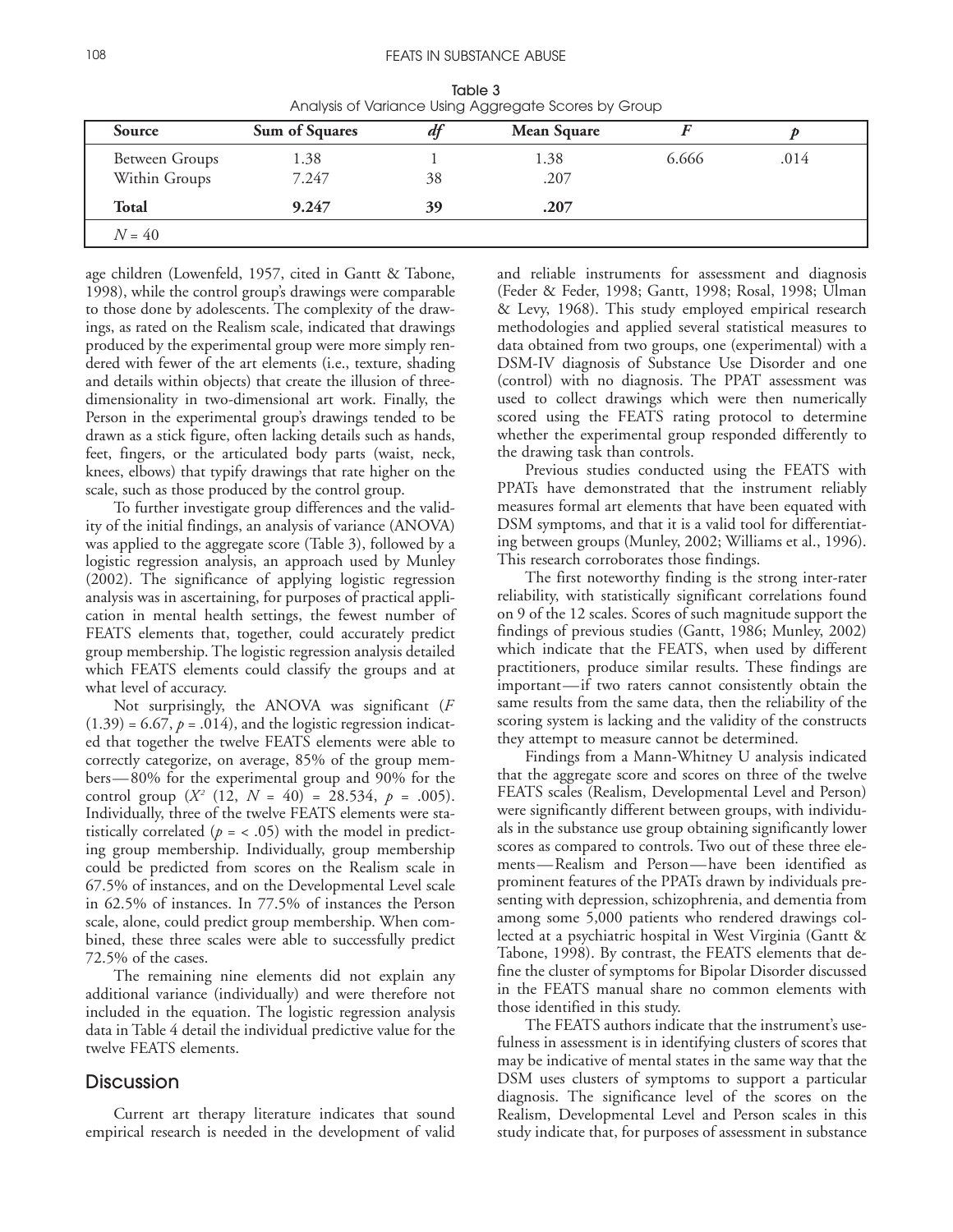| Table 4                                          |
|--------------------------------------------------|
| Logistic Regression Analysis of FEATS Elements   |
| Indicating the Percentage of Correct Predictions |
| for the Two Groups                               |
|                                                  |

|                                                               | Group        |         |         |  |
|---------------------------------------------------------------|--------------|---------|---------|--|
| <b>FEATS Element</b>                                          | Experimental | Control | Overall |  |
| Prominence of                                                 |              |         |         |  |
| Color                                                         | 40           | 75      | 57.5    |  |
| Color Fit                                                     | 45           | 80      | 62.5    |  |
| <b>Implied Energy</b>                                         | 50           | 65      | 57.5    |  |
| Space                                                         | 55           | 60      | 57.5    |  |
| Integration                                                   | 90           | 45      | 67.5    |  |
| Logic                                                         | $\Omega$     | 100     | 50.0    |  |
| Realism                                                       | 65           | 70      | 67.5    |  |
| Problem Solving                                               | 60           | 65      | 62.5    |  |
| Developmental                                                 |              |         |         |  |
| Level                                                         | 45           | 80      | 62.5    |  |
| Details of Objects                                            |              |         |         |  |
| and Environment                                               | 60           | 55      | 57.5    |  |
| Line Quality                                                  | 25           | 90      | 57.5    |  |
| Person                                                        | 80           | 75      | 77.5    |  |
| <b>Note:</b> Values are percentage of correct classification. |              |         |         |  |

use disorders, clinicians should pay particular attention to how their clientele score on these three scales. These findings support the use of the FEATS as part of the diagnostic process—whereas Gantt (1990) and Munley (2002) found differences in groups with depression, schizophrenia, bipolar disorder, and ADHD, the current findings suggest that persons with substance use disorders also differ reliably from controls on the FEATS. There appears to be no apparent similarity between the Bird's Nest Drawing study (Francis, Kaiser, & Deaver, 2003) and the current FEATS study. In the former study, persons in the substance abuse group used fewer colors than the control group, whereas in the current study, the groups differed primarily on elements not involving color.

Logistic Regression analysis was useful in specifying to what degree each of the elements represented by the four significant scores on the Mann-Whitney test was able to predict group membership. Individually, the Person scale was able to predict membership in the experimental group at the highest rate of accuracy (77.5%). The other two scales that achieved statistically significant correlations individually (Realism and Developmental Level) were less valuable in predicting group membership at 67.5% predictive accuracy and 62.5% respectively. Taken together, the three scales were able to successfully predict 72.5% of the cases. It is the aggregate score from all twelve scales, however, that would be most valuable to clinicians utilizing the PPAT to support a diagnosis of substance use disorders. Together, the twelve FEATS elements used in this research were able to correctly categorize 85% of the group members—80% for the experimental group and 90% for the

control group. In contrast, the regression analysis in Munley's (2002) study of the PPATs of children diagnosed with ADHD identified significant scores on a completely different set of art variables: Prominence of Color, Details, and Line Quality.

Of the twelve individual FEATS scales utilized in this study, the Person scale had the highest predictive value. Taken alone, this scale predicted membership in the substance use group 77.5% of the time. The FEATS rating manual interprets Person as the graphic equivalent of several mental health symptoms: diminished interest, diminished ability to think or concentrate, delusions, hallucinations, incoherence, loosening of associations, impairment in abstract memory and thinking.

For illustration purposes, Figures 1 and 2 are typical of those collected from the experimental group (substance use group) in this research. Compared with those typically drawn by the control group (Figures 3 and 4), the drawings are relatively simply rendered. They have few details and lack three-dimensionality in the objects and in the overall composition. Also, artists in the experimental group often had difficulty rendering the person. Compared with Figures 1 and 2, the Control group's "person" has well-proportioned body parts, hands with fingers, arms and legs with joints, and clothing details.

#### Implications

This study employed sound research methodology using a valid and reliable, controlled-content art assessment instrument. As such, the findings should be valuable for clinicians interested in the use of art assessment in substance abuse. As part of an intake process, the PPAT could produce supportive criteria for establishing a diagnosis of Substance Related Disorders if similar results were found in replications of this study. Replication studies could establish a reliable pattern of significant scores around a cluster of FEATS elements that have a high predictive value for the diagnosis of Substance Related Disorders. Similarly, correlational research employing both the FEATS and the BND with the same substance abuse population would be helpful in determining if and how these two techniques are measuring the same construct. It is conceivable that they could be used in conjunction for diagnosis and treatment.

The FEATS rating manual interprets the Person and Realism scales as representing the graphic equivalents of several mental health symptoms related to cognitive functioning such as concentration, coherent thinking, and abstract memory. If used for both pre- and post-testing with substance abuse clients, as well as in longitudinal studies, the PPAT could provide data regarding the degree to which these capacities are recovered in clients who remain drug-free.

As noted earlier, art therapy literature indicates the need for correlational studies that evaluate client artwork against controls for the purpose of establishing norms for existing art assessment instruments. The current research provides a small but usable normative sample for future research. Without normative data for a broad range of clin-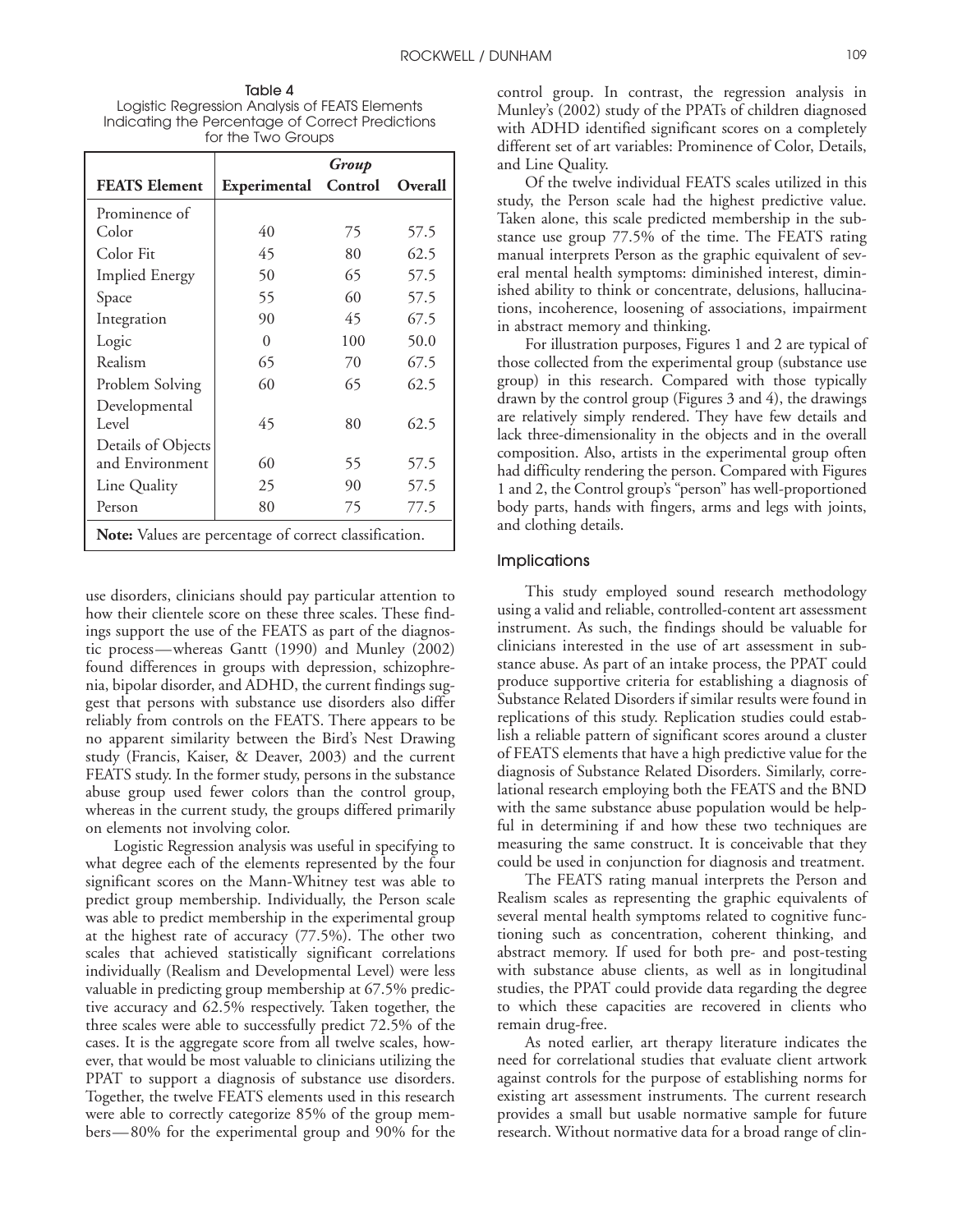

Figure 1





ical syndromes, along with validated cut scores to aid in differential diagnosis (clinical versus non-clinical populations) much like that employed by the MMPI-2 (Hathaway & McKinley, 1992) and the Rorschach Exner scoring system (Exner, 1991), the practical utility of the FEATS is limited.

#### Limitations

There are some limitations to this study that should be considered in interpreting and generalizing the findings. First, the control group for this study was a convenience sample of individuals recruited from within the researcher's sphere of acquaintances. In spite of the fact that the researcher made every effort to create a control group population that was matched as closely as possible in gender, socioeconomic status, race and education to that of the experimental group, the study would have been strength-



Figure 3



Figure 4

ened by collecting drawings from a much larger, anonymous sample population and then screening the drawings to create the matched pair sample. While the attempt at matching controlled for some confounding variables (e.g., cohort effect), it may have created other confounds that are presently unknown (e.g. unknown past history of substance abuse).

Second, the experimental group drawings were collected from a general pool of drawings created by clients courtordered to counseling for Substance Related Disorders. As such, there were no subgroup distinctions made. For example, some of the clients had alcohol addictions, many had methamphetamine addictions, and some had polysubstance addictions. Research that distinguished between the substance of abuse could be helpful to determine whether subgroup differences are present and valuable for differential diagnosis when using the PPAT with this heterogeneous population.